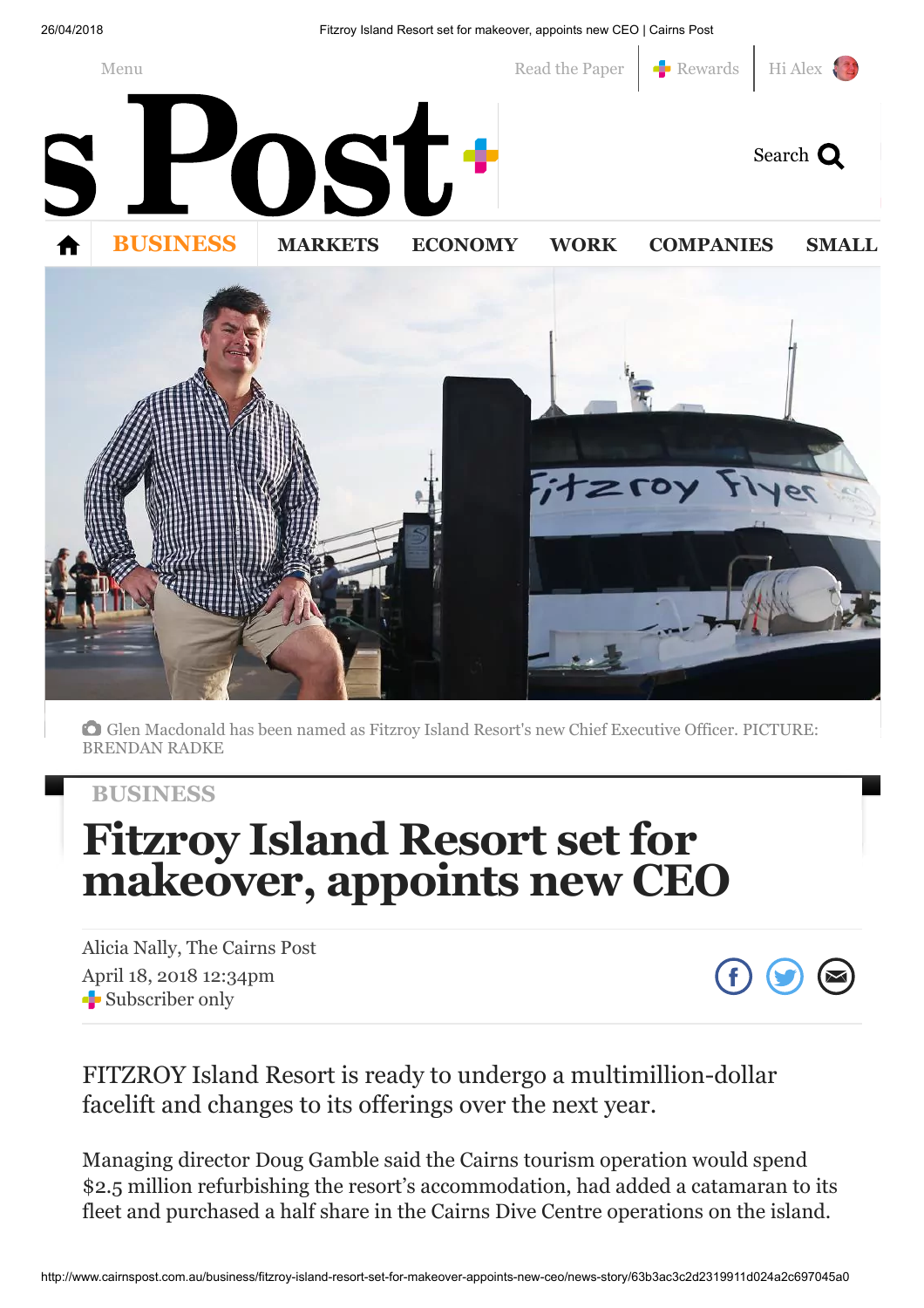26/04/2018 Fitzroy Island Resort set for makeover, appoints new CEO | Cairns Post



"We have bought a 50 per cent share of the Cairns Dive Centre operations on the island and will work with coowner, local tourism identity Peter Boundy, to offer fresh Reef experiences.

"Islands and sailing go hand-in-hand and we will soon provide day trips around the island and sunset cruises on the 16m catamaran *Eye Spy*.

"Cairns is undergoing a solid period of growth with major investment in tourism infrastructure, so the timing is right for our company to invest in the future and ensure Fitzroy Island Resort continues to excite."

Mr Gamble said general manager Tim Moloney would continue to manage the resort.

Former general manager Glen Macdonald, who managed Fitzroy Island Resort for six years, has been appointed to the new role of chief



Fitzroy Island's new owner Darwin-based entrepreneur and property developer Doug Gamble

executive with the responsibility of overseeing the expansion.

Popular among tourists, Fitzroy Island is a 45-minute boat ride from Cairns and is home to Nudey Beach, Australian's best beach in 2018.

The island is also home to the volunteer-run Cairns Turtle Rehabilitation Centre.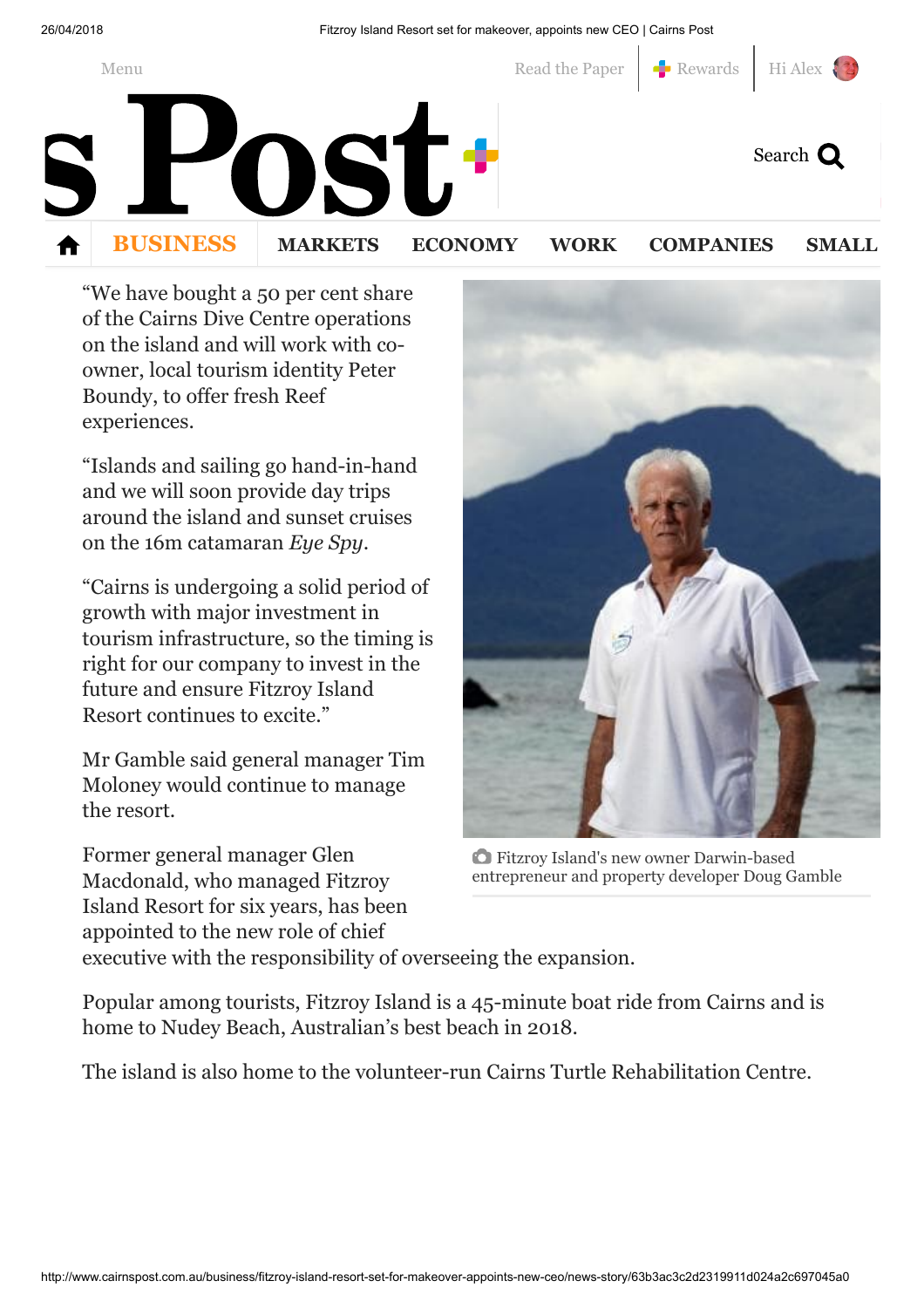

ESCAPE. BRAD FARMER'S BEST BEACHES. Nudey Beach, Fitzroy Island. PhlipVids Photography

### NEW BOSS

THE first major refurbishment of Fitzroy Island Resort is set to bolster confidence in the Far North tourism market.

Newly-appointed chief exec-utive Glen Macdonald, previously the business' general manager for six years, has returned after a self-imposed sabbatical.

"Given my understanding of the resort and having worked there from its infancy, I'm the one who had built it up, I think it's quite exciting, something that bolsters our existence from a local perspective," he said.

"And from a local business perspective it is also very encouraging to see the owners are investing in the business.

"We have a very strong local market and this is just going to enhance it, it is something new and fresh.

"The resort was built in 2008, and has had some improvements to the actual infrastructure of the property and minor changes to the rooms previously, but this is a complete refurb."

Mr Macdonald said guests would not be impacted.

"The importance is to show we're building the business to the next stage and growing the demand of the business," he said.

"Essentially, we will have a block in between, so guests won't hear anything.